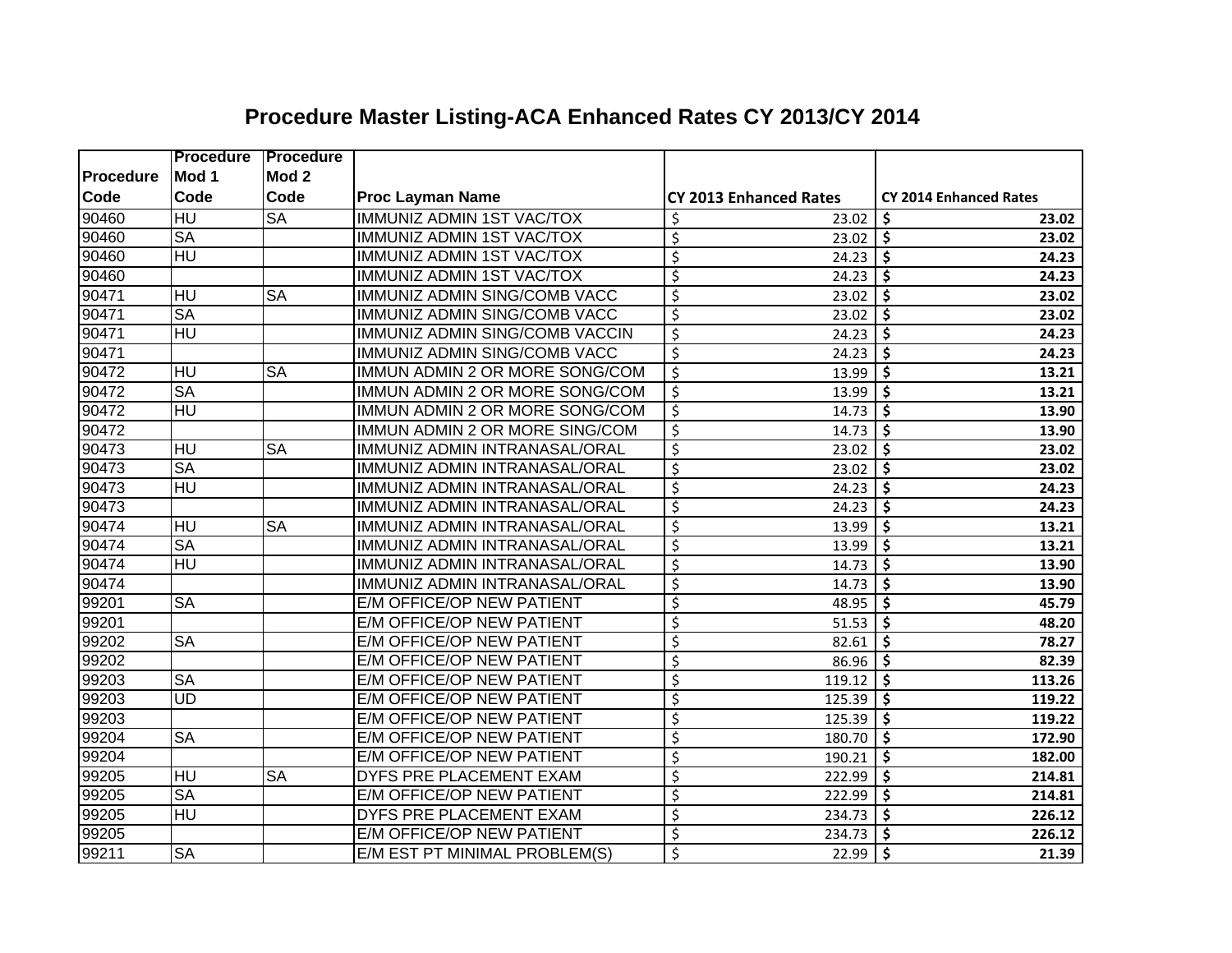|           | <b>Procedure</b>       | <b>Procedure</b> |                                    |                                    |                                           |
|-----------|------------------------|------------------|------------------------------------|------------------------------------|-------------------------------------------|
| Procedure | Mod 1                  | Mod <sub>2</sub> |                                    |                                    |                                           |
| Code      | Code                   | Code             | <b>Proc Layman Name</b>            | <b>CY 2013 Enhanced Rates</b>      | <b>CY 2014 Enhanced Rates</b>             |
| 99211     |                        |                  | E/M EST PT MINIMAL PROBLEM(S)      | \$<br>24.20                        | \$<br>22.52                               |
| 99212     | <b>SA</b>              |                  | E/M OFFICE/OP - ESTABLISHED PT     | \$<br>48.95                        | \$<br>46.19                               |
| 99212     |                        |                  | E/M OFFICE/OP - ESTABLISHED PT     | $\overline{\mathcal{S}}$<br>51.53  | \$<br>48.62                               |
| 99213     | <b>SA</b>              | <b>UD</b>        | E/M OFFICE/OP ESTAB PATIENT        | $\overline{\mathcal{S}}$<br>80.07  | \$<br>76.51                               |
| 99213     | $\overline{\text{SA}}$ |                  | E/M OFFICE/OP ESTAB PATIENT        | \$<br>80.07                        | \$<br>76.51                               |
| 99213     | $\overline{\text{UD}}$ |                  | <b>E/M OFFICE/OP ESTAB PATIENT</b> | \$<br>84.28                        | \$<br>80.54                               |
| 99213     |                        |                  | <b>E/M OFFICE/OP ESTAB PATIENT</b> | $\overline{\mathcal{S}}$<br>84.28  | \$<br>80.54                               |
| 99214     | <b>SA</b>              |                  | E/M OFFICE/OP ESTABLISHED PT       | $\overline{\mathcal{S}}$<br>117.35 | \$<br>112.61                              |
| 99214     |                        |                  | E/M OFFICE/OP ESTABLISHED PT       | $\overline{\mathcal{S}}$<br>123.53 | \$<br>118.54                              |
| 99215     | <b>SA</b>              |                  | E/M OFFICE/OP ESTAB PT VISIT       | $\overline{\mathcal{S}}$<br>156.89 | \$<br>150.36                              |
| 99215     |                        |                  | E/M OFFICE/OP ESTAB PT VISIT       | $\zeta$<br>165.29                  | \$<br>158.27                              |
| 99217     | <b>SA</b>              |                  | OBSERVATION CARE DAY MANAGEMEN     | $\zeta$<br>76.72                   | \$<br>74.77                               |
| 99217     |                        |                  | OBSERVATION CARE DAY MANAGEMEN     | $\zeta$<br>80.76                   | \$<br>78.71                               |
| 99221     | <b>SA</b>              |                  | E/M INITIAL HOSPITAL CARE          | \$<br>106.52                       | \$<br>104.29                              |
| 99221     |                        |                  | E/M INITIAL HOSPITAL CARE          | \$<br>112.13                       | \$<br>109.78                              |
| 99222     | <b>SA</b>              |                  | E/M INITIAL HOSPITAL CARE          | \$<br>144.68                       | \$<br>141.66                              |
| 99222     |                        |                  | E/M INITIAL HOSPITAL CARE          | \$<br>152.29                       | \$<br>149.12                              |
| 99223     | <b>SA</b>              |                  | E/M INITIAL HOSPITAL CARE          | $\overline{\mathcal{S}}$<br>212.84 | \$<br>208.67                              |
| 99223     |                        |                  | E/M INITIAL HOSPITAL CARE          | $\overline{\mathcal{S}}$<br>224.04 | \$<br>219.65                              |
| 99231     | <b>SA</b>              |                  | E/M SUBSEQUENT HOSPITAL CARE       | $\overline{\mathcal{S}}$<br>40.98  | \$<br>40.21                               |
| 99231     |                        |                  | E/M SUBSEQUENT HOSPITAL CARE       | $\overline{\mathcal{S}}$<br>43.14  | \$<br>42.33                               |
| 99232     | <b>SA</b>              |                  | E/M SUBSEQUENT HOSPITAL CARE       | $\overline{\mathcal{S}}$<br>75.46  | \$<br>73.91                               |
| 99232     |                        |                  | E/M SUBSEQUENT HOSPITAL CARE       | \$<br>79.43                        | \$<br>77.80                               |
| 99233     | <b>SA</b>              |                  | E/M SUBSEQUENT HOSPITAL CARE       | \$<br>108.79                       | \$<br>106.50                              |
| 99233     |                        |                  | E/M SUBSEQUENT HOSPITAL CARE       | $\overline{\mathcal{S}}$<br>114.52 | \$<br>112.11                              |
| 99234     | <b>SA</b>              |                  | IP HOSP CARE SAME DAY ADM/DISC     | $\overline{\mathcal{S}}$<br>141.32 | $\boldsymbol{\zeta}$<br>138.70            |
| 99234     |                        |                  | IP HOSP CARE SAME DAY ADM/DISC     | \$<br>148.76                       | \$<br>146.00                              |
| 99235     | <b>SA</b>              |                  | IP HOS CARE SAME DAY ADM/DISC      | \$<br>176.89                       | \$<br>173.47                              |
| 99235     |                        |                  | IP HOS CARE SAME DAY ADM/DISC      | $\overline{\mathcal{S}}$<br>186.20 | $\overline{\mathsf{s}}$<br>182.60         |
| 99236     | <b>SA</b>              |                  | IP HOSP CARE SAME DAY ADM/DISC     | $\overline{\mathcal{S}}$<br>228.45 | \$<br>223.88                              |
| 99236     |                        |                  | IP HOSP CARE SAME DAY ADM/DISC     | $\overline{\mathcal{S}}$<br>240.47 | $\overline{\boldsymbol{\zeta}}$<br>235.66 |
| 99238     | <b>SA</b>              |                  | HOSP DISCH DAY MNGMNT BY CNP       | $\overline{\mathcal{S}}$<br>76.76  | $\overline{\boldsymbol{\zeta}}$<br>74.80  |
| 99238     |                        |                  | HOSPITAL DISCHARGE DAY MANAGEM     | $\overline{\mathcal{S}}$<br>80.80  | \$<br>78.74                               |
| 99239     | <b>SA</b>              |                  | <b>HOSPITAL DISCHARGE DAY</b>      | \$<br>113.23                       | \$<br>110.49                              |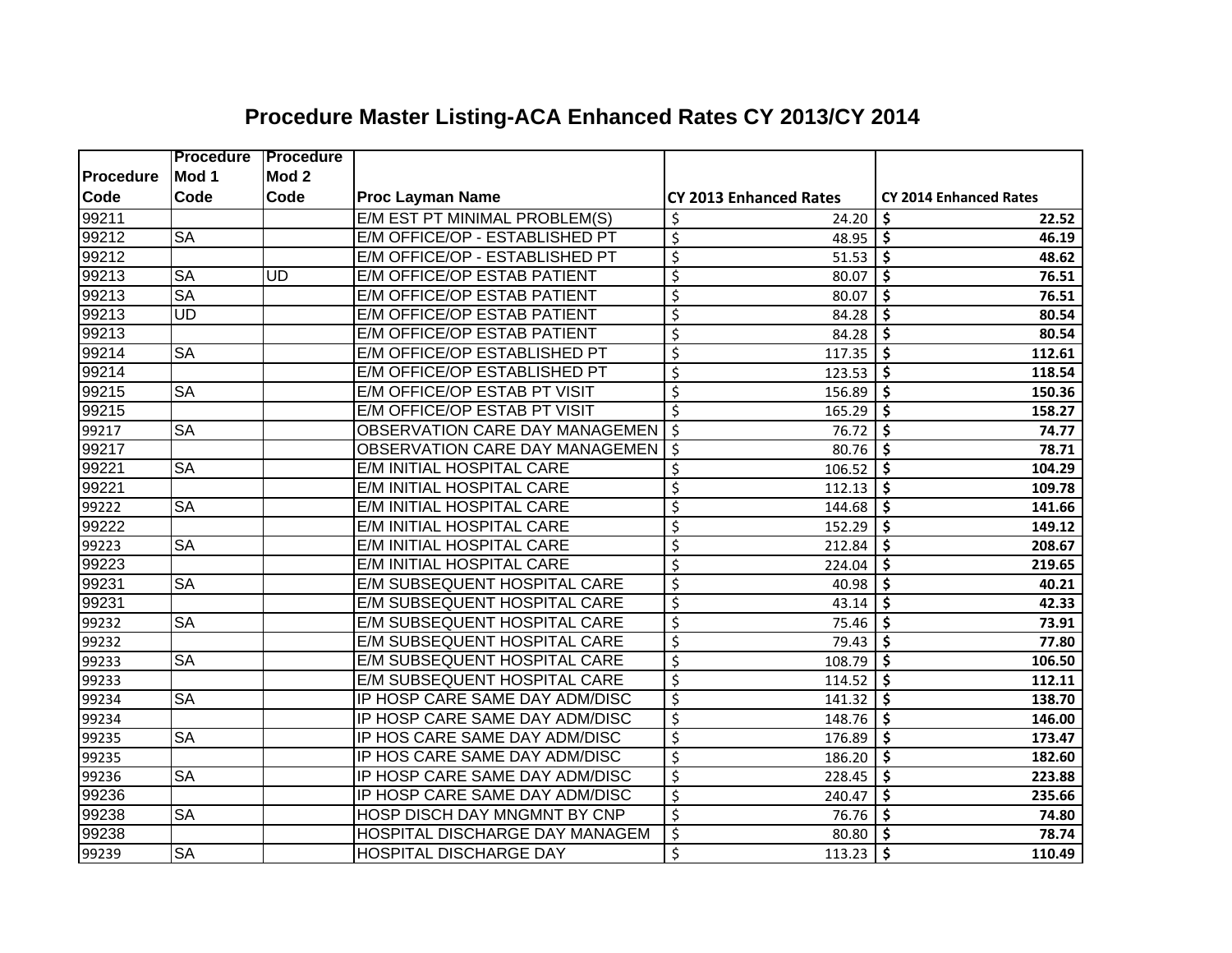|             | <b>Procedure</b>       | <b>Procedure</b> |                                     |                                    |                               |
|-------------|------------------------|------------------|-------------------------------------|------------------------------------|-------------------------------|
| Procedure   | Mod 1                  | Mod <sub>2</sub> |                                     |                                    |                               |
| <b>Code</b> | Code                   | Code             | <b>Proc Layman Name</b>             | <b>CY 2013 Enhanced Rates</b>      | <b>CY 2014 Enhanced Rates</b> |
| 99239       |                        |                  | <b>HOSPITAL DISCHARGE DAY</b>       | \$<br>119.19                       | \$<br>116.31                  |
| 99241       | <b>SA</b>              |                  | E/M OFFICE/OP CONSULT NEW/EST       | \$<br>51.34                        | \$<br>51.37                   |
| 99241       |                        |                  | E/M OFFICE/OP CONSULT NEW/EST       | \$<br>54.04                        | \$<br>54.07                   |
| 99242       | $\overline{\text{SA}}$ |                  | E/M OFFICE/OP CONSULT NEW/EST       | $\overline{\mathcal{S}}$<br>96.06  | \$<br>95.77                   |
| 99242       |                        |                  | E/M OFFICE/OP CONSULT NEW/EST       | \$<br>101.12                       | \$<br>100.81                  |
| 99243       | <b>SA</b>              |                  | E/M OFFICE/OP CONSULT NEW/EST       | $\overline{\mathcal{S}}$<br>130.89 | \$<br>130.61                  |
| 99243       |                        |                  | E/M OFFICE/OP CONSULT NEW/EST       | $\overline{\mathcal{S}}$<br>137.78 | \$<br>137.48                  |
| 99244       | $\overline{\text{SM}}$ |                  | CONSULTATION FOR 2ND OPINION        | $\overline{\mathcal{S}}$<br>162.10 | \$161.87                      |
| 99244       | $\overline{\text{SN}}$ |                  | <b>CONSULTATION FOR 3RD OPINION</b> | $\overline{\xi}$<br>162.10         | \$161.87                      |
| 99244       | <b>SA</b>              |                  | E/M OFFICE/OP CONSULT NEW/EST       | $\zeta$<br>192.50                  | \$<br>192.22                  |
| 99244       |                        |                  | E/M OFFICE/OP CONSULT NEW/EST       | \$<br>202.63                       | \$<br>202.34                  |
| 99245       | <b>SA</b>              |                  | E/M OFFICE/OP CONSULT NEW/EST       | $\overline{\xi}$<br>235.04         | \$<br>234.80                  |
| 99245       |                        |                  | E/M OFFICE/OP CONSULT NEW/EST       | $\overline{\xi}$<br>247.41         | \$<br>247.16                  |
| 99251       | <b>SA</b>              |                  | E/M/INITIAL INPATIENT CONSULT       | \$<br>50.60                        | \$<br>50.64                   |
| 99251       |                        |                  | E/M/INITIAL INPATIENT CONSULT       | $\overline{\mathsf{S}}$<br>53.26   | \$<br>53.30                   |
| 99252       | $\overline{\text{SA}}$ |                  | E/M INITIAL IP/NF CONSULT NEW/      | $\overline{\mathcal{S}}$<br>78.01  | \$<br>77.72                   |
| 99252       |                        |                  | E/M INITIAL IP/NF CONSULT NEW/      | $\overline{\mathcal{S}}$<br>82.12  | \$<br>81.81                   |
| 99253       | $\overline{\text{SA}}$ |                  | E/M INITIAL IP/NF CONSULT NEW/      | $\overline{\xi}$<br>119.04         | \$<br>118.75                  |
| 99253       |                        |                  | E/M INITIAL IP/NF CONSULT NEW/      | $\overline{\xi}$<br>125.30         | \$<br>125.00                  |
| 99254       | $\overline{\text{SA}}$ |                  | E/M INITIAL IP/NF CONSULT NEW/      | $\overline{\xi}$<br>171.67         | \$<br>171.40                  |
| 99254       |                        |                  | E/M INITIAL IP/NF CONSULT NEW/      | \$<br>180.71                       | \$<br>180.42                  |
| 99255       | <b>SA</b>              |                  | E/M INITIAL IP/NF CONSULT NEW/      | \$<br>214.03                       | \$<br>207.04                  |
| 99255       |                        |                  | E/M INITIAL IP/NF CONSULT NEW/      | $\overline{\xi}$<br>225.29         | \$<br>217.94                  |
| 99281       | $\overline{\text{SA}}$ |                  | E/M EMERGENCY DEPT. VISIT           | $\overline{\xi}$<br>21.76          | \$<br>21.38                   |
| 99281       |                        |                  | E/M EMERGENCY DEPT. VISIT           | \$<br>22.91                        | \$<br>22.51                   |
| 99282       | $\overline{\text{SA}}$ |                  | E/M EMERG.DEPT VISIT NEW/EST P      | $\overline{\xi}$<br>42.78          | \$<br>42.03                   |
| 99282       |                        |                  | E/M EMERG.DEPT VISIT NEW/EST P      | $\overline{\xi}$<br>45.03          | \$<br>44.24                   |
| 99283       | $\overline{\text{SA}}$ |                  | E/M EMERG.DEPT. VISIT NEW/EST       | \$<br>63.70                        | $\dot{\mathsf{s}}$<br>62.58   |
| 99283       |                        |                  | E/M EMERG.DEPT. VISIT NEW/EST       | $\overline{\xi}$<br>67.05          | \$<br>65.87                   |
| 99284       | <b>SA</b>              |                  | E/M EMERG.DEPT.VISIT NEW/EST P      | $\overline{\mathcal{S}}$<br>121.50 | \$<br>119.29                  |
| 99284       |                        |                  | E/M EMERG.DEPT.VISIT NEW/EST P      | $\overline{\mathcal{S}}$<br>127.89 | \$<br>125.57                  |
| 99285       | <b>SA</b>              |                  | E/M EMERG.DEPT.VISIT NEW/EST P      | \$<br>178.16                       | \$<br>175.22                  |
| 99285       |                        |                  | E/M EMERG.DEPT.VISIT NEW/EST P      | \$<br>187.54                       | \$<br>184.44                  |
| 99291       | $\overline{\text{SA}}$ |                  | <b>CRITICAL CAREFIRST HOUR</b>      | \$<br>296.37                       | \$<br>283.87                  |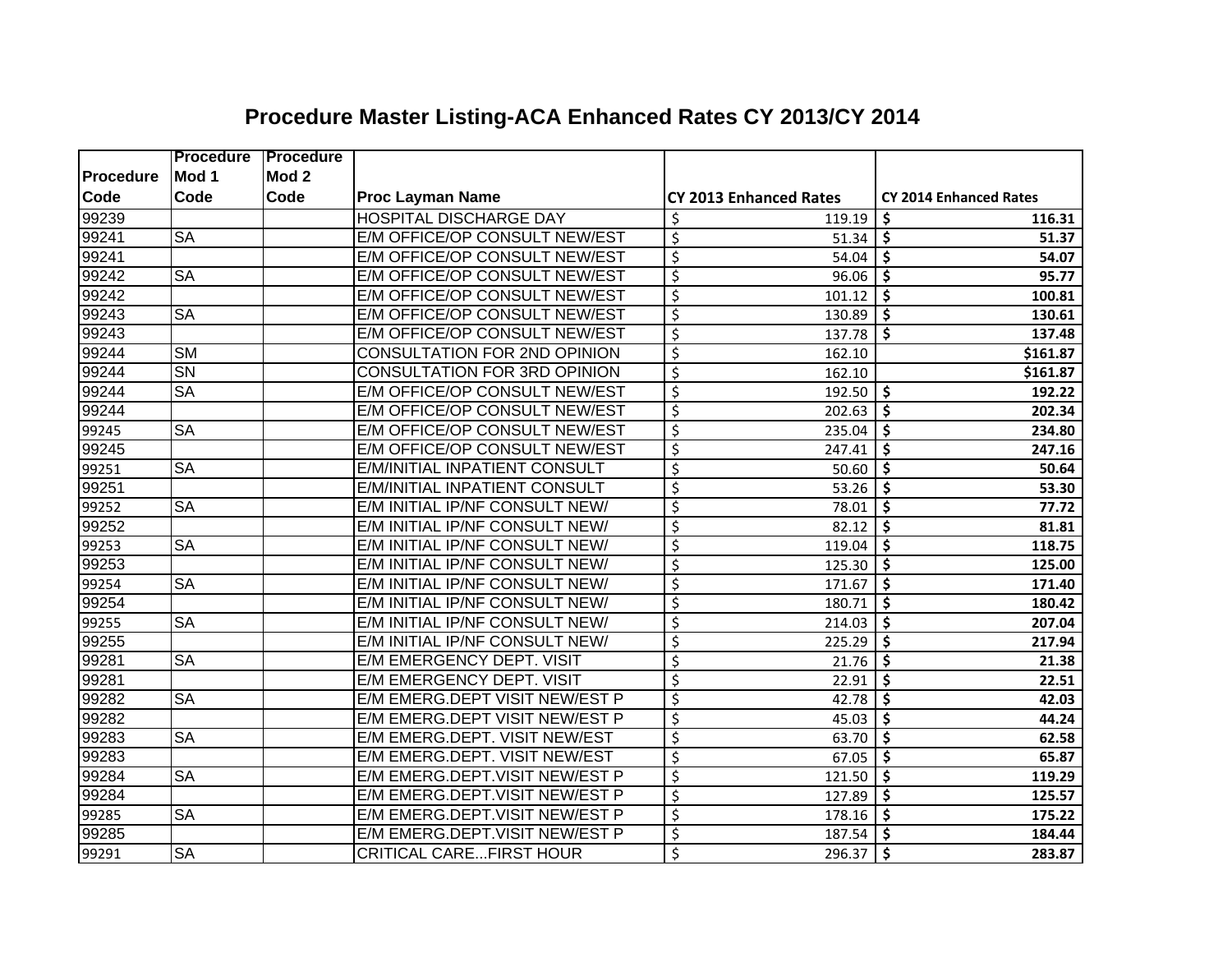|           | <b>Procedure</b>       | <b>IProcedure</b> |                                    |                                    |                                           |
|-----------|------------------------|-------------------|------------------------------------|------------------------------------|-------------------------------------------|
| Procedure | Mod 1                  | Mod <sub>2</sub>  |                                    |                                    |                                           |
| Code      | Code                   | Code              | <b>Proc Layman Name</b>            | <b>CY 2013 Enhanced Rates</b>      | <b>CY 2014 Enhanced Rates</b>             |
| 99291     |                        |                   | <b>CRITICAL CAREFIRST HOUR</b>     | \$<br>311.97                       | \$<br>298.81                              |
| 99292     | <b>SA</b>              |                   | CRITICAL CAREEACH ADDIT 30 M       | $\overline{\mathcal{S}}$<br>130.50 | \$<br>126.26                              |
| 99292     |                        |                   | CRITICAL CAREEACH ADDIT 30 M       | $\overline{\mathcal{S}}$<br>137.37 | \$<br>132.91                              |
| 99304     | <b>SA</b>              |                   | NURSING FACILITY CARE, INIT        | \$<br>99.15                        | \$<br>96.08                               |
| 99304     |                        |                   | NURSING FACILITY CARE, INIT        | $\overline{\xi}$<br>104.37         | \$<br>101.14                              |
| 99305     | <b>SA</b>              |                   | <b>NURSING FACILITY CARE, INIT</b> | $\overline{\mathcal{S}}$<br>140.70 | \$<br>136.88                              |
| 99305     |                        |                   | <b>NURSING FACILITY CARE, INIT</b> | $\overline{\mathcal{S}}$<br>148.11 | \$<br>144.08                              |
| 99306     | <b>SA</b>              |                   | NURSING FACILITY CARE, INIT        | \$<br>177.22                       | $\overline{\boldsymbol{\zeta}}$<br>173.01 |
| 99306     |                        |                   | NURSING FACILITY CARE, INIT        | \$<br>186.55                       | \$<br>182.12                              |
| 99307     | <b>SA</b>              |                   | <b>NURSING FAC CARE, SUBSEQ</b>    | $\overline{\mathcal{S}}$<br>47.37  | \$<br>46.19                               |
| 99307     |                        |                   | <b>NURSING FAC CARE, SUBSEQ</b>    | $\overline{\mathcal{S}}$<br>49.86  | \$<br>48.62                               |
| 99308     | <b>SA</b>              |                   | NURSING FACILITY CARE, SUBSEQ      | $\overline{\xi}$<br>73.70          | \$<br>71.35                               |
| 99308     |                        |                   | <b>NURSING FAC CARE, SUBSEQ</b>    | $\overline{\xi}$<br>77.58          | \$<br>75.11                               |
| 99309     | $\overline{\text{SA}}$ |                   | NURSING FAC CARE, SUBSEQUENT       | $\overline{\mathcal{S}}$<br>96.60  | \$<br>93.84                               |
| 99309     |                        |                   | <b>NURSING FAC CARE, SUBSEQ</b>    | $\overline{\mathcal{S}}$<br>101.68 | \$<br>98.78                               |
| 99310     | <b>SA</b>              |                   | NURSING FAC CARE, SUBSEQUENT       | $\overline{\mathcal{S}}$<br>143.32 | \$<br>139.44                              |
| 99310     |                        |                   | <b>NURSING FAC CARE, SUBSEQ</b>    | $\overline{\mathcal{S}}$<br>150.86 | \$<br>146.78                              |
| 99315     | $\overline{\text{SA}}$ |                   | NF DISCH DAY MNGMT 30 MIN-LESS     | $\overline{\mathcal{S}}$<br>77.52  | \$<br>75.57                               |
| 99315     |                        |                   | NF DISCH DAY MNGMT 30 MIN-LESS     | $\overline{\mathcal{S}}$<br>81.60  | \$<br>79.55                               |
| 99316     | <b>SA</b>              |                   | NFDISCH DAY MNGMT > 30 MIN         | $\overline{\mathcal{S}}$<br>110.88 | \$<br>108.15                              |
| 99316     |                        |                   | NF DISCH DAY MNGMT > 30 MIN        | \$<br>116.72                       | \$<br>113.84                              |
| 99318     | <b>SA</b>              |                   | ANNUAL NURSING FAC ASSESSMENT      | $\overline{\mathcal{S}}$<br>101.38 | \$<br>99.05                               |
| 99318     |                        |                   | ANNUAL NURSING FAC ASSESSMNT       | $\overline{\mathcal{S}}$<br>106.72 | $\dot{\mathsf{s}}$<br>104.26              |
| 99324     | <b>SA</b>              |                   | DOMICILIARY/REST HOME VS NEW       | $\overline{\mathcal{S}}$<br>58.88  | $\dot{\mathsf{s}}$<br>57.32               |
| 99324     |                        |                   | DOMICIL/R-HOME VISIT NEW PAT       | \$<br>61.98                        | \$<br>60.34                               |
| 99325     | <b>SA</b>              |                   | DOMICIL/REST HOME VS NEW PT        | \$<br>84.35                        | $\overline{\mathsf{s}}$<br>83.21          |
| 99325     |                        |                   | DOMICIL/R-HOME VISIT NEW PAT       | \$<br>88.79                        | \$<br>87.59                               |
| 99326     | <b>SA</b>              |                   | DOMICIL/REST HOME VS NEW PT        | $\overline{\mathcal{S}}$<br>146.40 | \$<br>143.35                              |
| 99326     |                        |                   | DOMICIL/R-HOME VISIT NEW PAT       | \$<br>154.11                       | $\boldsymbol{\zeta}$<br>150.89            |
| 99327     | <b>SA</b>              |                   | DOMICIL/REST HOME VS NEW PT        | \$<br>196.18                       | $\dot{\mathsf{s}}$<br>191.56              |
| 99327     |                        |                   | DOMICIL/R-HOME VISIT NEW PAT       | $\overline{\mathcal{S}}$<br>206.50 | $\overline{\boldsymbol{\zeta}}$<br>201.64 |
| 99328     | <b>SA</b>              |                   | DOMICIL/REST HOME VS NEW PT        | $\overline{\mathcal{S}}$<br>227.13 | $\overline{\boldsymbol{\zeta}}$<br>221.72 |
| 99328     |                        |                   | DOMICIL/R-HOME VISIT NEW PAT       | \$<br>239.08                       | \$<br>233.39                              |
| 99334     | <b>SA</b>              |                   | DOMICIL/REST HOME VS ESTAB PT      | \$<br>64.17                        | \$<br>62.62                               |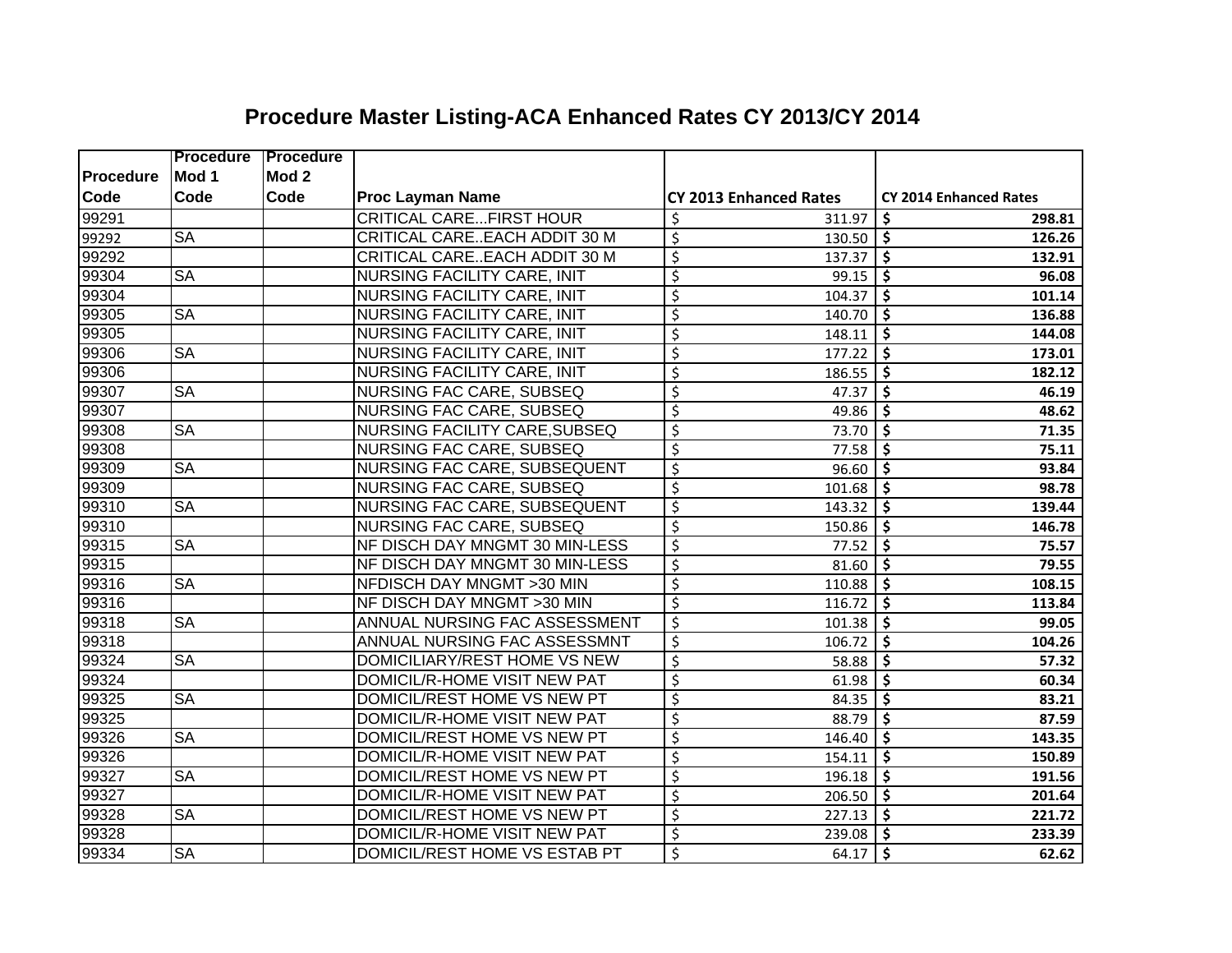|           | <b>Procedure</b>       | <b>Procedure</b> |                                   |                                    |                               |
|-----------|------------------------|------------------|-----------------------------------|------------------------------------|-------------------------------|
| Procedure | Mod 1                  | Mod <sub>2</sub> |                                   |                                    |                               |
| Code      | Code                   | Code             | <b>Proc Layman Name</b>           | <b>CY 2013 Enhanced Rates</b>      | <b>CY 2014 Enhanced Rates</b> |
| 99334     |                        |                  | DOMICIL/R-HOME VISIT EST PAT      | \$<br>67.55                        | \$<br>65.92                   |
| 99335     | <b>SA</b>              |                  | DOMICIL/REST HOME VS ESTAB PT     | \$<br>100.15                       | \$<br>97.81                   |
| 99335     |                        |                  | DOMICIL/R-HOME VISIT EST PAT      | \$<br>105.42                       | \$<br>102.96                  |
| 99336     | <b>SA</b>              |                  | DOMICIL/REST HOME VS ESTAB PT     | $\overline{\mathcal{S}}$<br>141.65 | \$<br>137.78                  |
| 99336     |                        |                  | DOMICIL/R-HOME VISIT EST PAT      | \$<br>149.11                       | \$<br>145.03                  |
| 99337     | <b>SA</b>              |                  | DOMICIL/REST HOME VS ESTAB PT     | \$<br>203.16                       | \$<br>198.55                  |
| 99337     |                        |                  | DOMICIL/R-HOME VISIT EST PAT      | $\overline{\mathcal{S}}$<br>213.85 | \$<br>209.00                  |
| 99341     | <b>SA</b>              |                  | <b>E/M HOME VISIT NEW PATIENT</b> | $\overline{\mathcal{S}}$<br>58.48  | \$<br>56.93                   |
| 99341     |                        |                  | <b>E/M HOME VISIT-NEW PATIENT</b> | $\overline{\mathcal{S}}$<br>61.56  | \$<br>59.93                   |
| 99342     | <b>SA</b>              |                  | E/M HOME VISIT - NEW PATIENT      | \$<br>83.51                        | \$<br>81.99                   |
| 99342     |                        |                  | E/M HOME VISIT - NEW PATIENT      | \$<br>87.91                        | \$<br>86.31                   |
| 99343     | <b>SA</b>              |                  | <b>E/M HOME VISIT NEW PATIENT</b> | $\overline{\xi}$<br>137.64         | \$<br>133.80                  |
| 99343     |                        |                  | <b>E/M HOME VISIT NEW PATIENT</b> | \$<br>144.88                       | \$<br>140.84                  |
| 99344     | <b>SA</b>              |                  | E/M HOME VS NEW PT 60 MIN         | $\overline{\mathcal{S}}$<br>192.16 | \$<br>187.54                  |
| 99344     |                        |                  | E/M HOME VS NEW PT 60 MIN         | \$<br>202.27                       | Ś.<br>197.41                  |
| 99345     | <b>SA</b>              |                  | E/M HOME VS NEW PT 75 MIN         | \$<br>231.01                       | Ś.<br>226.01                  |
| 99345     |                        |                  | E/M HOME VS NEW PT 75 MIN         | \$<br>243.17                       | Ś.<br>237.91                  |
| 99347     | <b>SA</b>              |                  | E/M HOME VS EST PT 15 MINUTES     | $\overline{\mathcal{S}}$<br>58.92  | \$<br>57.37                   |
| 99347     |                        |                  | E/M HOME VS EST PT 15 MINUTES     | $\overline{\mathcal{S}}$<br>62.02  | \$<br>60.39                   |
| 99348     | $\overline{\text{SA}}$ |                  | E/M HOME VS EST PT 25 MINUTES     | $\overline{\mathcal{S}}$<br>88.94  | \$<br>86.60                   |
| 99348     |                        |                  | E/M HOME VS EST PT 25 MINUTES     | $\overline{\mathcal{S}}$<br>93.62  | \$<br>91.16                   |
| 99349     | <b>SA</b>              |                  | E/M HOME VS EST PT 40 MINUTES     | $\overline{\mathcal{S}}$<br>135.07 | \$<br>131.20                  |
| 99349     |                        |                  | E/M HOME VS EST PT 40 MINUTES     | $\overline{\xi}$<br>142.18         | \$<br>138.11                  |
| 99350     | <b>SA</b>              |                  | E/M HOME VS EST PT 60 MINUTES     | $\overline{\mathcal{S}}$<br>187.43 | \$<br>182.81                  |
| 99350     |                        |                  | E/M HOME VS EST PT 60 MINUTES     | $\overline{\mathcal{S}}$<br>197.29 | \$<br>192.43                  |
| 99354     | <b>SA</b>              |                  | PROLONGED DETENTION SERVICE 1H    | $\overline{\mathcal{S}}$<br>105.45 | \$<br>103.12                  |
| 99354     |                        |                  | PROLONGED PHYSICIAN SERIVCE 1H    | \$<br>111.00                       | \$<br>108.55                  |
| 99355     | <b>SA</b>              |                  | PROLONGED DETENTION SERV 30 MN    | \$<br>102.68                       | \$<br>100.75                  |
| 99355     |                        |                  | PROLONGED PHYSICIAN SERV 30 MN    | \$<br>108.08                       | \$<br>106.05                  |
| 99356     | <b>SA</b>              |                  | PROLONGED PHYS SERVICE IN         | $\overline{\mathcal{S}}$<br>96.59  | \$<br>94.66                   |
| 99356     |                        |                  | PROLONGED PHYS SERVICE IN         | $\overline{\mathcal{S}}$<br>101.67 | \$<br>99.64                   |
| 99357     | <b>SA</b>              |                  | PROLONGED PHYS.SERVICE INPT 30    | $\overline{\mathcal{S}}$<br>95.80  | \$<br>93.87                   |
| 99357     |                        |                  | PROLONGED PHYS.SERVICE INPT 30    | \$<br>100.84                       | \$<br>98.81                   |
| 99381     | EP                     | <b>SA</b>        | EPSDT EXAM NEW PT                 | \$<br>121.32                       | \$<br>116.18                  |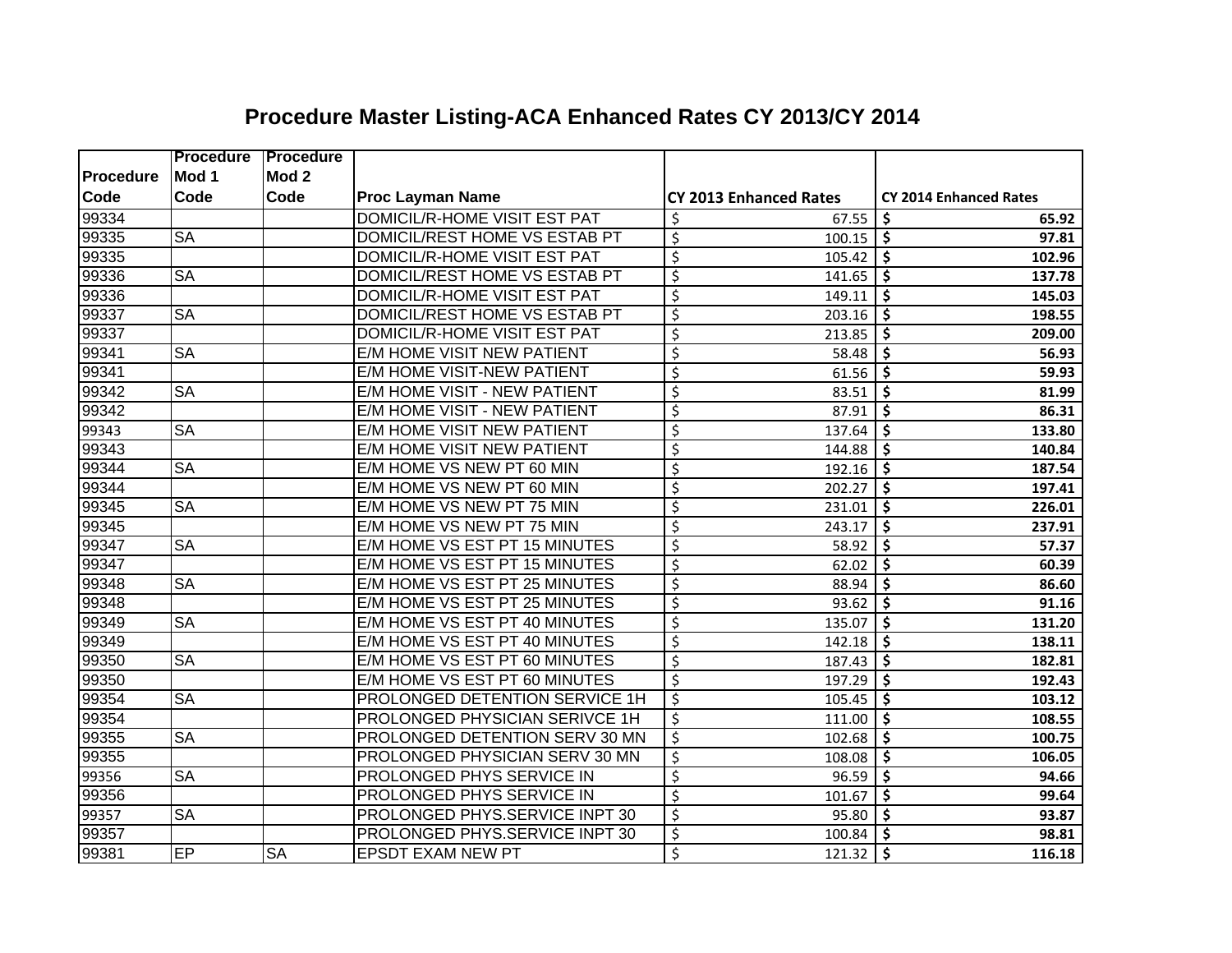|           | <b>Procedure</b>       | <b>Procedure</b>       |                                       |                                   |                               |
|-----------|------------------------|------------------------|---------------------------------------|-----------------------------------|-------------------------------|
| Procedure | Mod 1                  | Mod <sub>2</sub>       |                                       |                                   |                               |
| Code      | Code                   | <b>Code</b>            | <b>Proc Layman Name</b>               | <b>CY 2013 Enhanced Rates</b>     | <b>CY 2014 Enhanced Rates</b> |
| 99381     | <b>SA</b>              | $\overline{22}$        | HEALTHSTART PED PREV NEW PT           | \$<br>121.32                      | \$<br>116.18                  |
| 99381     | <b>SA</b>              |                        | E/M INITIAL EVAL PREV MED             | \$<br>121.32                      | \$<br>116.18                  |
| 99381     | EP                     | 22                     | <b>EPSDT EXAM NEW PT</b>              | \$<br>127.70                      | \$<br>122.29                  |
| 99381     | EP                     |                        | <b>EPSDT VISIT NEW PATIENT</b>        | $\overline{\xi}$<br>127.70        | \$<br>122.29                  |
| 99381     |                        |                        | INIT PM E/M NEW PAT INFANT            | \$<br>127.70                      | \$<br>122.29                  |
| 99382     | $\overline{EP}$        | <b>SA</b>              | <b>EPSDT EXAM NEW PT</b>              | $\overline{\xi}$<br>126.08        | \$<br>120.94                  |
| 99382     | <b>SA</b>              | $\overline{22}$        | E/M INITIAL EVAL PREV MED 1-4Y        | \$<br>126.08                      | \$<br>120.94                  |
| 99382     | <b>SA</b>              | 52                     | E/M INITIAL EVAL PREV MED 1-4Y        | \$<br>126.08                      | \$<br>120.94                  |
| 99382     | <b>SA</b>              |                        | E/M INITIAL EVAL PREV MED 1-4Y        | \$<br>126.08                      | \$<br>120.94                  |
| 99382     | EP                     | $\overline{22}$        | <b>EPSDT EXAM NEW PT</b>              | \$<br>132.72                      | \$<br>127.30                  |
| 99382     | EP                     |                        | <b>EPSDT VISIT NEW PATIENT</b>        | \$<br>132.72                      | \$<br>127.30                  |
| 99382     |                        |                        | E/M INITIAL EVAL PREV MED 1-4Y        | $\overline{\xi}$<br>132.72        | \$<br>127.30                  |
| 99383     | <b>SA</b>              | 52                     | <b>EPSDT VISIT NEW PT 5-11 YEARS</b>  | \$<br>131.17                      | \$<br>126.04                  |
| 99383     | <b>SA</b>              |                        | E/M INITIAL PREV MED 5-11 YRS         | $\overline{\varsigma}$<br>131.17  | \$<br>126.04                  |
| 99383     | EP                     |                        | <b>EPSDT VISIT NEW PATIENT</b>        | $\overline{\mathsf{S}}$<br>138.07 | \$<br>132.67                  |
| 99383     |                        |                        | E/M INITIAL PREV MED 5-11 YRS         | $\overline{\mathsf{S}}$<br>138.07 | \$<br>132.67                  |
| 99384     | <b>SA</b>              | 52                     | <b>EPSDT VISIT NEW PT 12-17 YEARS</b> | $\overline{\mathsf{S}}$<br>147.62 | \$<br>142.14                  |
| 99384     | <b>SA</b>              |                        | E/M INITIAL PREV MED AGE 12-17        | $\overline{\xi}$<br>147.62        | \$<br>142.14                  |
| 99384     | EP                     |                        | <b>EPSDT VISIT NEW PATIENT</b>        | $\overline{\xi}$<br>155.39        | \$<br>149.62                  |
| 99384     |                        |                        | E/M INITIAL PREV MED AGE 12-17        | $\overline{\xi}$<br>155.39        | \$<br>149.62                  |
| 99385     | <b>SA</b>              | 52                     | <b>EPSDT VISIT NEW PT 18-20 YEARS</b> | \$<br>143.60                      | Ś.<br>138.12                  |
| 99385     | <b>SA</b>              |                        | E/M INITIAL PREV MED AGE 18-39        | \$<br>143.60                      | Ś.<br>138.12                  |
| 99385     | EP                     |                        | <b>EPSDT VISIT NEW PATIENT</b>        | \$<br>151.16                      | \$<br>145.39                  |
| 99385     |                        |                        | E/M INITIAL PREV.MED.AGE18-39         | \$<br>151.16                      | \$<br>145.39                  |
| 99386     | $\overline{\text{SA}}$ |                        | E/M INITIAL PREV.MED.AGES40-64        | \$<br>165.18                      | \$<br>158.91                  |
| 99386     |                        |                        | E/M INITIAL PREV.MED.AGES40-64        | \$<br>173.87                      | \$<br>167.27                  |
| 99387     | $\overline{\text{SA}}$ |                        | E/M INITIAL PREV.MED.AGES 65 +        | \$<br>179.84                      | Ś.<br>172.79                  |
| 99387     |                        |                        | E/M INITIAL PREV.MED.AGES 65 +        | \$<br>189.30                      | \$<br>181.88                  |
| 99391     | EP                     | $\overline{\text{SA}}$ | <b>EPSDT EXAM ESTAB PT</b>            | $\overline{\xi}$<br>108.82        | \$<br>104.48                  |
| 99391     | <b>SA</b>              | $\overline{22}$        | <b>HEALTHSTART PED PREV EST PT</b>    | $\overline{\xi}$<br>108.82        | \$<br>104.48                  |
| 99391     | <b>SA</b>              |                        | E/M EST PT PREV MED UNDER 1 YR        | \$<br>108.82                      | \$<br>104.48                  |
| 99391     | EP                     | $\overline{22}$        | <b>EPSDT EXAM ESTAB PT</b>            | \$<br>114.55                      | \$<br>109.98                  |
| 99391     | EP                     |                        | <b>EPSDT VISIT ESTAB PATIENT</b>      | \$<br>114.55                      | \$<br>109.98                  |
| 99391     |                        |                        | PER PM REEVAL EST PAT INFANT          | \$<br>114.55                      | \$<br>109.98                  |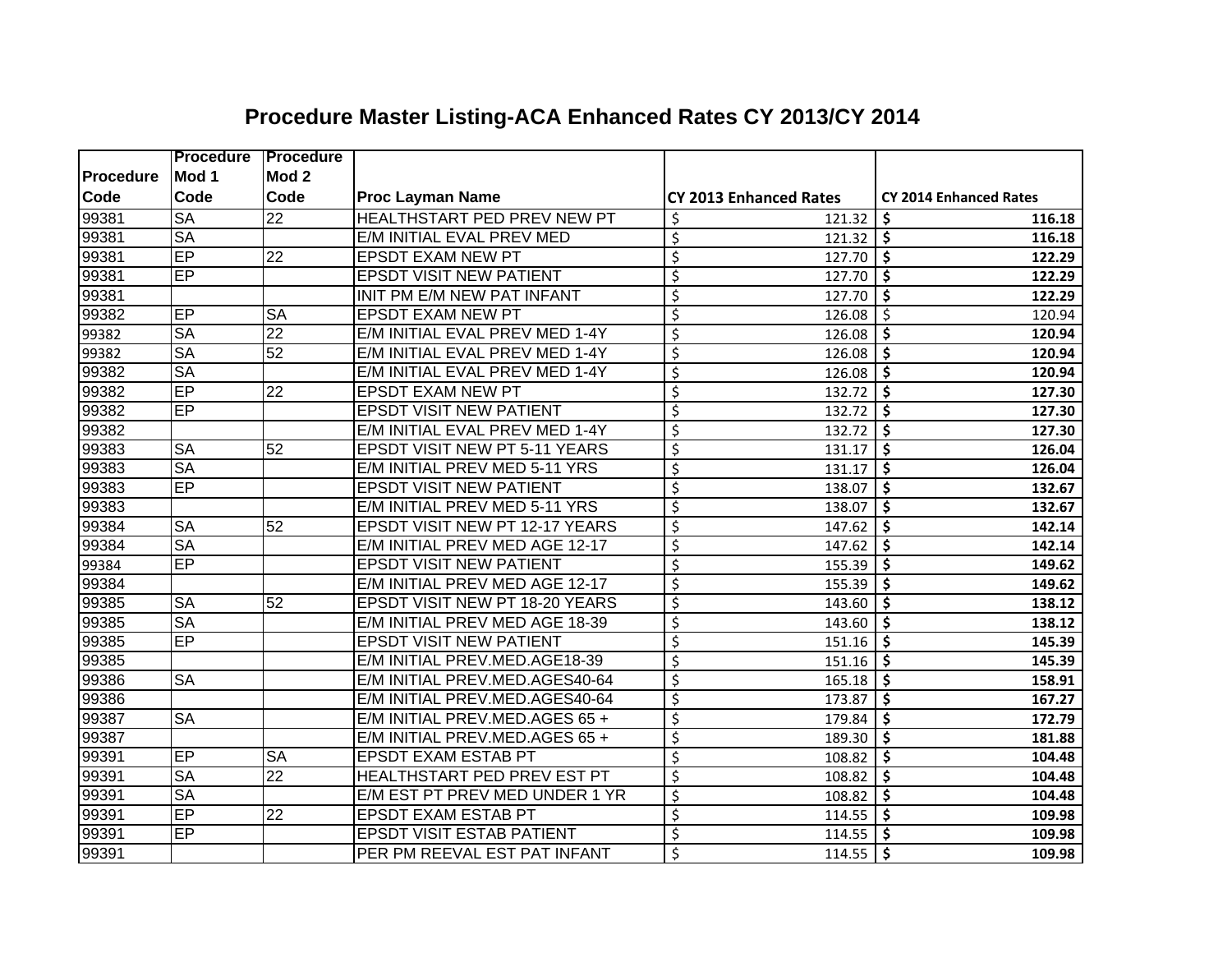|                  | <b>Procedure</b> | <b>IProcedure</b> |                                           |                                    |                                           |
|------------------|------------------|-------------------|-------------------------------------------|------------------------------------|-------------------------------------------|
| <b>Procedure</b> | Mod 1            | Mod <sub>2</sub>  |                                           |                                    |                                           |
| <b>Code</b>      | Code             | Code              | <b>Proc Layman Name</b>                   | <b>CY 2013 Enhanced Rates</b>      | <b>CY 2014 Enhanced Rates</b>             |
| 99392            | EP               | <b>SA</b>         | <b>EPSDT EXAM ESTAB PT</b>                | \$<br>115.77                       | \$<br>111.43                              |
| 99392            | <b>SA</b>        | 22                | HEALTHSTART PED PREV ESTAB PT             | \$<br>115.77                       | \$<br>111.43                              |
| 99392            | <b>SA</b>        | $\overline{52}$   | EPSDT VISIT ESTAB PT 2 TO 4 YR            | $\zeta$<br>115.77                  | \$<br>111.43                              |
| 99392            | <b>SA</b>        |                   | E/M EST PT PREV MED AGES 1-4              | $\overline{\mathcal{S}}$<br>115.77 | \$<br>111.43                              |
| 99392            | $\overline{22}$  |                   | HEALTHSTART PED PREV ESTAB PT             | $\overline{\xi}$<br>121.86         | $\boldsymbol{\zeta}$<br>117.29            |
| 99392            | $\overline{EP}$  | $\overline{22}$   | <b>EPSDT VISIT ESTAB PATIENT</b>          | \$<br>121.86                       | \$<br>117.29                              |
| 99392            | EP               |                   | <b>EPSDT VISIT ESTAB PATIENT</b>          | $\overline{\xi}$<br>121.86         | \$<br>117.29                              |
| 99392            |                  |                   | E/M EST.PT.PREV.MED.AGES 1-4              | $\overline{\varsigma}$<br>121.86   | $\overline{\boldsymbol{\zeta}}$<br>117.29 |
| 99393            | <b>SA</b>        | 52                | EPSDT VISIT ESTAB PT 5-11 YEAR            | \$<br>115.37                       | \$<br>111.03                              |
| 99393            | <b>SA</b>        |                   | E/M EST PT PREV MED AGES 5-11             | \$<br>115.37                       | \$<br>111.03                              |
| 99393            | EP               |                   | <b>EPSDT VISIT ESTAB PATIEN</b>           | \$<br>121.44                       | \$<br>116.87                              |
| 99393            |                  |                   | E/M EST.PT. PREV.MED. AGES5-11            | $\zeta$<br>121.44                  | \$<br>116.87                              |
| 99394            | <b>SA</b>        | 52                | <b>EPSDT VISIT EST PT 12-17 YEARS</b>     | \$<br>126.02                       | \$<br>121.28                              |
| 99394            | <b>SA</b>        |                   | E/M EST PT PREV MED AGES 12-17            | \$<br>126.02                       | \$<br>121.28                              |
| 99394            | EP               |                   | <b>EPSDT VISIT ESTAB PATIENT</b>          | $\overline{\xi}$<br>132.65         | Ś<br>127.66                               |
| 99394            |                  |                   | E/M EST.PT.PREV.MED AGES12-17             | $\overline{\varsigma}$<br>132.65   | \$<br>127.66                              |
| 99395            | <b>SA</b>        | 52                | EPSDT VISIT ESTAB PT 18-20 YRS            | $\overline{\mathcal{S}}$<br>128.58 | \$<br>123.84                              |
| 99395            | <b>SA</b>        |                   | E/M EST PT PREV MED AGE 18-39             | \$<br>128.58                       | \$<br>123.84                              |
| 99395            | ΈP               |                   | <b>EPSDT VISIT ESTAB PATIENT</b>          | ॱऽ<br>135.35                       | \$<br>130.36                              |
| 99395            |                  |                   | E/M EST.PT. PREV.MED. AGE18-39            | \$<br>135.35                       | \$<br>130.36                              |
| 99396            | SA               |                   | E/M EST.PT. PREV.MED. AGE40-64            | $\zeta$<br>136.98                  | \$<br>131.89                              |
| 99396            |                  |                   | E/M EST.PT. PREV.MED. AGE40-64            | $\overline{\mathsf{S}}$<br>144.19  | 138.83<br>\$                              |
| 99397            | <b>SA</b>        |                   | E/M EST.PT. PREV.MED. AGES65 +            | $\overline{\mathcal{S}}$<br>148.02 | \$<br>142.14                              |
| 99397            |                  |                   | E/M EST.PT. PREV.MED. AGE65 +             | \$<br>155.81                       | \$<br>149.62                              |
| 99406            | <b>SA</b>        | 26                | SMOKING/TOBACCO USE CESS COUNS            | \$<br>14.80                        | \$<br>14.42                               |
| 99406            | <b>SA</b>        |                   | SMOKING/TOBACCO USE CESS COUNS            | \$<br>14.80                        | \$<br>14.42                               |
| 99406            | 26               |                   | <b>SMOKING &amp; TOBACCO USE CESSATIO</b> | \$<br>15.58                        | \$<br>15.17                               |
| 99406            |                  |                   | SMOKING/TOBACCO USE CESS COUNS            | $\zeta$<br>15.58                   | \$<br>15.17                               |
| 99407            | <b>SA</b>        | 26                | SMOKING/TOBACCO USE CESS COUNS            | $\zeta$<br>29.08                   | \$<br>28.30                               |
| 99407            | <b>SA</b>        |                   | SMOKING/TOBACCO USE CESS COUNS            | $\zeta$<br>29.08                   | \$<br>28.30                               |
| 99407            | 26               |                   | SMOKING & TOBACCO CESSATION               | $\zeta$<br>30.61                   | \$<br>29.79                               |
| 99407            |                  |                   | SMOKING/TOBACCO USE CESS COUNS            | $\zeta$<br>30.61                   | \$<br>29.79                               |
| 99408            | <b>SA</b>        |                   | ALCOHOL AND/OR SUBSTANCE ABUSE            | $\zeta$<br>37.13                   | \$<br>36.36                               |
| 99408            |                  |                   | ALCOHOL AND/OR SUBSTANCE ABUSE            | $\zeta$<br>39.08                   | $\mathsf{\$}$<br>38.27                    |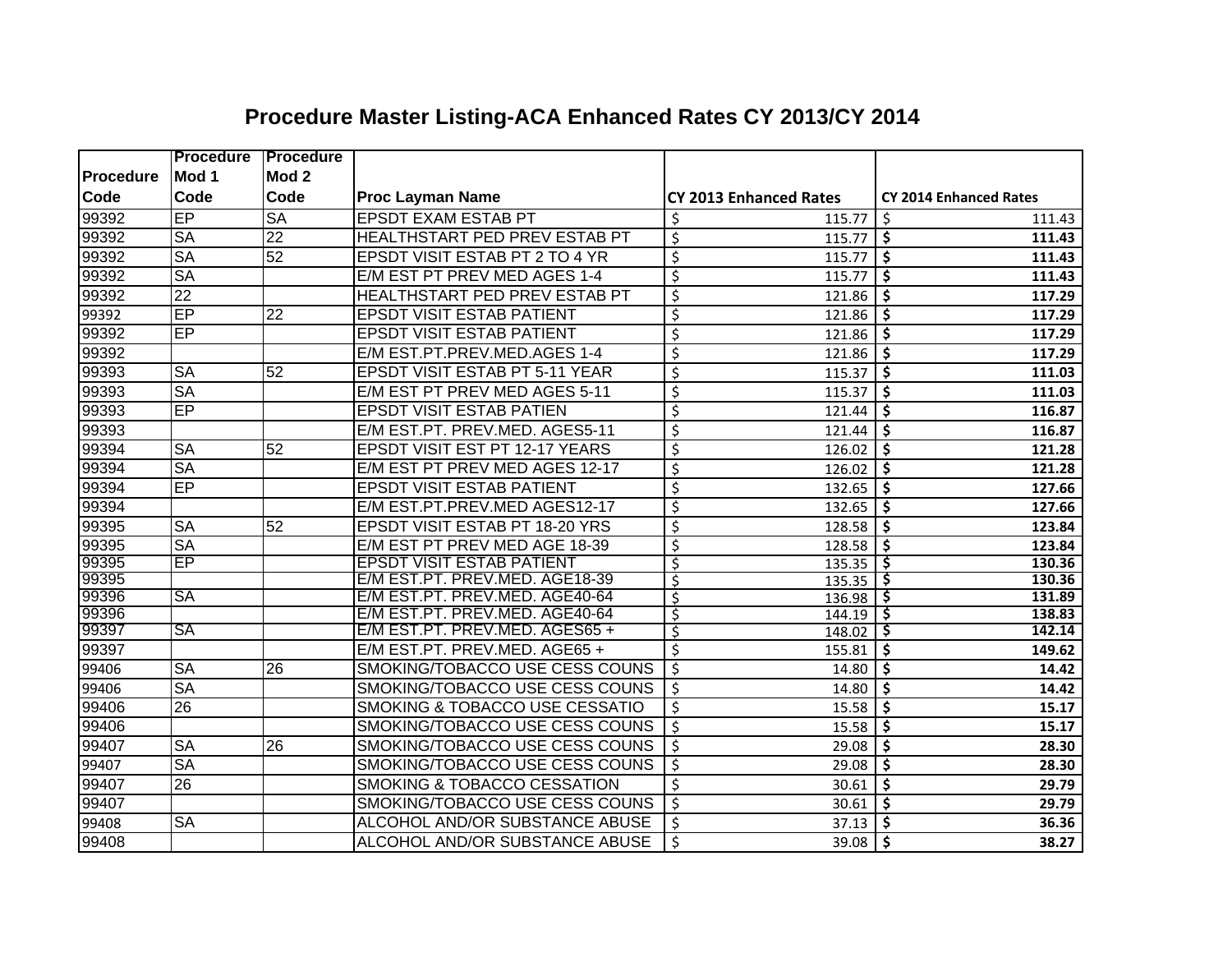|             | <b>Procedure</b>       | <b>Procedure</b> |                                        |                                      |                                           |
|-------------|------------------------|------------------|----------------------------------------|--------------------------------------|-------------------------------------------|
| Procedure   | Mod 1                  | Mod <sub>2</sub> |                                        |                                      |                                           |
| <b>Code</b> | Code                   | Code             | <b>Proc Layman Name</b>                | <b>CY 2013 Enhanced Rates</b>        | <b>CY 2014 Enhanced Rates</b>             |
| 99409       | $\overline{\text{SA}}$ |                  | ALCOHOL AND/OR SUBSTANCE ABUSE         | \$<br>71.88                          | 70.73<br>\$                               |
| 99409       |                        |                  | ALCOHOL AND/OR SUBSTANCE ABUSE         | \$<br>75.66                          | \$<br>74.45                               |
| 99460       | $\overline{\text{SA}}$ |                  | INIT HOSP/BIRTHING CENTER CARE         | \$<br>94.62                          | \$<br>96.63                               |
| 99460       |                        |                  | INITIAL HOSPITAL OR BIRTHING C         | \$<br>99.60                          | \$<br>101.72                              |
| 99461       | <b>SA</b>              |                  | <b>INITIAL CARE PER DAY/E&amp;M NB</b> | \$<br>110.51                         | \$<br>103.39                              |
| 99461       |                        |                  | INITIAL CARE PER DAY/E&M NB            | $\overline{\xi}$<br>116.33           | \$<br>108.83                              |
| 99462       | <b>SA</b>              |                  | SUBSEQ HOSP CARE PER DAY NB            | $\overline{\mathcal{S}}$<br>43.42    | \$<br>43.05                               |
| 99462       |                        |                  | SUBSEQUENT HOSPITAL CARE PER           | $\overline{\mathcal{S}}$<br>45.70    | \$<br>45.32                               |
| 99463       | $\overline{\text{SA}}$ |                  | INIT HOSP/BIRTHING CENTER CARE         | $\overline{\mathcal{S}}$<br>121.76   | \$<br>117.85                              |
| 99463       |                        |                  | INITIAL HOSPITAL OR BIRTHING C         | $\overline{\mathcal{S}}$<br>128.17   | \$<br>124.05                              |
| 99464       | <b>SA</b>              |                  | ATTENDANCE AT DELIVERY STABIL          | \$<br>80.19                          | \$<br>72.30                               |
| 99464       |                        |                  | ATTENDANCE AT DELIVERY FOR NB          | $\overline{\mathcal{S}}$<br>84.41    | \$<br>76.10                               |
| 99465       | <b>SA</b>              |                  | DELIVERY/BIRTHING RM RESUSCITA         | $\overline{\mathcal{S}}$<br>153.62   | \$<br>151.00                              |
| 99465       |                        |                  | DELIVERY/BIRTHING ROOM RESUSCI         | $\overline{\mathcal{S}}$<br>161.71   | \$<br>158.95                              |
| 99466       | <b>SA</b>              |                  | CRITICAL CARE SERVICES DELIVER         | $\zeta$<br>282.61                    | \$<br>269.18                              |
| 99466       |                        |                  | <b>CRITICAL CARE SERVICES DELIVER</b>  | $\zeta$<br>297.48                    | \$<br>283.35                              |
| 99467       | $\overline{\text{SA}}$ |                  | CRITICAL CARE SERVICES DELIVER         | $\overline{\mathcal{S}}$<br>128.43   | \$<br>126.15                              |
| 99467       |                        |                  | CRITICAL CARE SERVICES DELIVER         | $\overline{\mathcal{S}}$<br>135.19   | \$<br>132.79                              |
| 99468       | <b>SA</b>              |                  | INITIAL INPATIENT NEONATAL CRI         | $\overline{\mathcal{S}}$<br>1,003.28 | \$<br>954.04                              |
| 99468       |                        |                  | INITIAL INPATIENT NEONATAL CRI         | $\overline{\mathcal{S}}$<br>1,056.08 | \$<br>1,004.25                            |
| 99469       | <b>SA</b>              |                  | SUBSEQUENT INPATIENT NEONATAL          | $\overline{\mathcal{S}}$<br>412.06   | \$<br>404.40                              |
| 99469       |                        |                  | SUBSEQUENT INPATIENT NEONATAL          | $\zeta$<br>433.75                    | \$<br>425.68                              |
| 99471       | $\overline{\text{SA}}$ |                  | INITIAL INPATIENT PEDIATRIC CR         | $\overline{\mathcal{S}}$<br>900.15   | \$<br>878.45                              |
| 99471       |                        |                  | INITIAL INPATIENT PEDIATRIC CR         | $\overline{\xi}$<br>947.53           | \$<br>924.68                              |
| 99472       | $\overline{\text{SA}}$ |                  | INITIAL INPATIENT PEDIATRIC CR         | $\overline{\mathcal{S}}$<br>426.10   | \$<br>411.35                              |
| 99472       |                        |                  | SUBSEQUENT INPATIENT PEDIATRIC         | $\overline{\mathcal{S}}$<br>448.53   | \$<br>433.00                              |
| 99475       | <b>SA</b>              |                  | INITIAL INPATIENT PEDIATRIC CR         | $\overline{\mathcal{S}}$<br>590.00   | $\boldsymbol{\zeta}$<br>590.23            |
| 99475       |                        |                  | INITIAL INPATIENT PEDIATRIC CR         | $\overline{\mathcal{S}}$<br>621.05   | $\boldsymbol{\zeta}$<br>621.29            |
| 99476       | <b>SA</b>              |                  | SUBSEQUENT INPATIENT PEDIATRIC         | $\overline{\xi}$<br>366.60           | $\overline{\boldsymbol{\zeta}}$<br>357.04 |
| 99476       |                        |                  | SUBSEQUENT INPATIENT PEDIATRIC         | $\overline{\mathcal{S}}$<br>385.89   | \$<br>375.83                              |
| 99477       | <b>SA</b>              |                  | INITIAL HOSPITAL CARE, PER DAY         | $\overline{\mathcal{S}}$<br>367.26   | $\overline{\boldsymbol{\zeta}}$<br>354.83 |
| 99477       |                        |                  | INITIAL HOSPITAL CARE, PER DAY         | \$<br>386.59                         | \$<br>373.50                              |
| 99478       | <b>SA</b>              |                  | SUBSEQUENT INTENSIVE CARE PE           | $\zeta$<br>147.80                    | \$<br>140.79                              |
| 99478       |                        |                  | SUBSEQUENT INTENSIVE CARE PE           | $\zeta$<br>155.58                    | $\mathsf{\$}$<br>148.20                   |